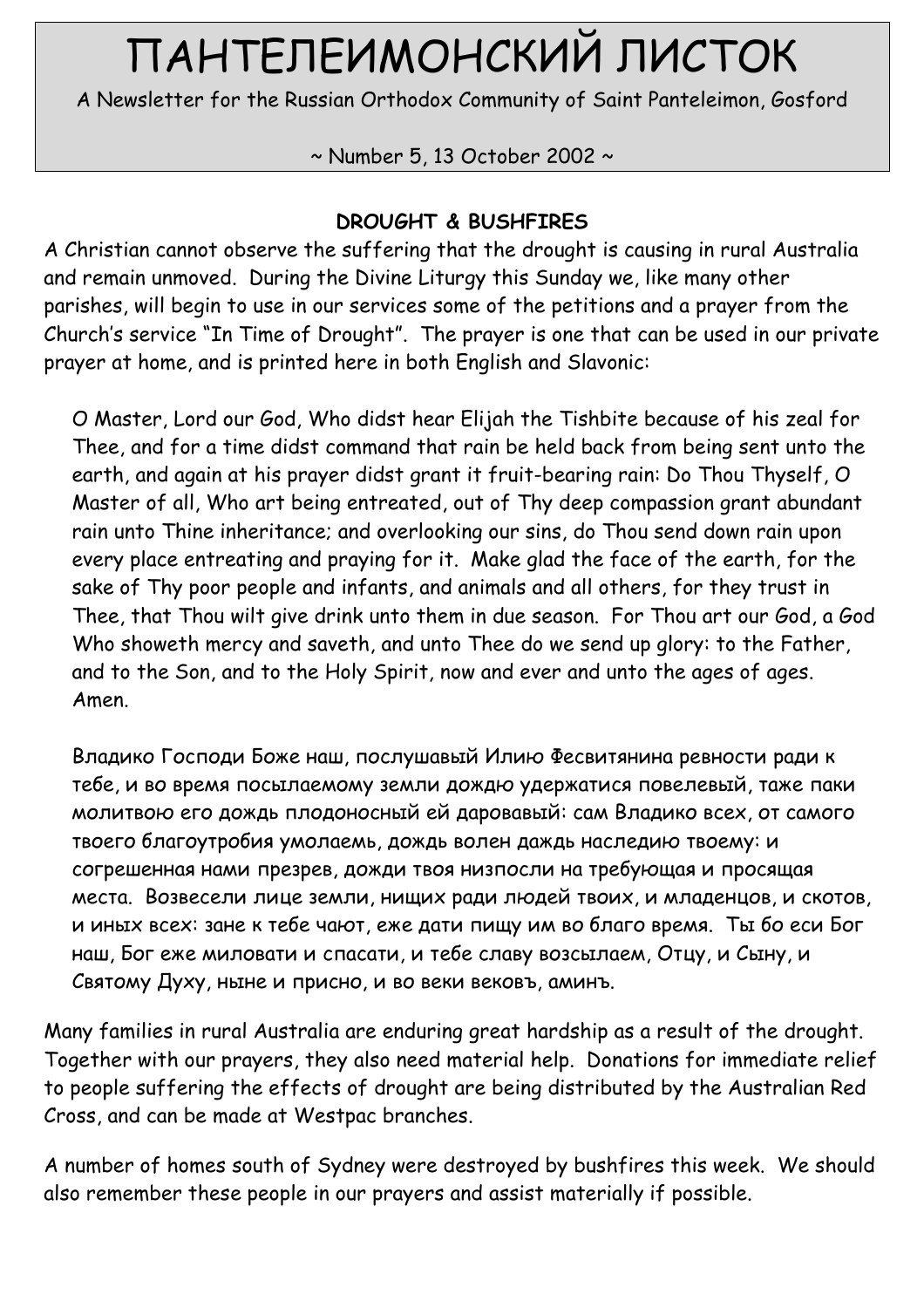## CHURCH LIFE: SYEZD 2002

This year's annual Russian Orthodox youth conference - Australia's 38<sup>th</sup> - is to be held at the Kampaspe Downs Country Resort in Victoria from the 19<sup>th</sup> to the 23<sup>rd</sup> of December. The cost will be \$150 per person or \$120 for those who pay before  $19<sup>th</sup>$  of November. Our youth conferences give young people (14 and older) the opportunity to learn about our Orthodox faith and enjoy themselves in the company of other young Russian Orthodox Christians. Vladika Hilarion and many of the clergy attend, often together with a guest speaker from abroad.

For more information see the syezd website: www.alphalink.com.au/~kocyan/syezd.htm or contact Dima or Daniel on (03) 9544 6048 or 0438-284-605.

## PARISH LIFE: A FAMILY MOVES ON…

Father James learned recently that Chris & Elena Benatar and their son Maxim, the first child baptised in our community, have returned to Perth, where they both lived before settling for a time on the Central Coast (in Narara). We wish them well for the future, and will continue to remember them in our prayers.

# THE PRAYERS OF THE FAITHFUL ARE ASKED FOR:

The sick: Metropolitan Vitaly, Archbishop Alypy, George, Tatiana, Ekaterina, Olga, Vladimir

Expectant mothers: Manefa, Victoria, Amy (Orthodox); Ethel (non-Orthodox) Special needs: Priest Serafim & Irene, Katherine, Constantine (Orthodox); Judy & family (non-Orthodox)

Preparing for marriage: Peter & Svetlana, Daniel & Ioanna

Newly-married: Paul & Ksenia (married on 8/9), Matthew & Irene (married on 4/10) Newly-departed: Maria (27/9) – the aunt of Vitaly & Irene Krikunov

CHURCH LIFE: AN INTERVIEW WITH HIS EMINENCE METROPOLITAN LAURUS Reprinted from Orthodox America. Translated and excerpted from Pravoslavnaya Rus', #22, 2001. Conducted by staff of Pravoslavnaya Rus'.

#### OR: Your Eminence, in your opinion, what aims facing the Russian Orthodox Church Abroad (РПЦЗ) require imminent resolution?

ML: Today the very same aims face the Russian Orthodox Church Abroad – which is part of the Universal Orthodox Church – as those which our Lord Jesus Christ placed before His Church from the very beginning. They are, firstly, the preaching of Christ's Gospel to the world; secondly, the spiritual nurturing of the people of God; and thirdly, the prayerful and penitent awaiting of the Second, Glorious and All-praised Coming of the Lord. Unfortunately, we Orthodox Christians of today frequently forget about these truly important aims. We concentrate our attention on that which is temporal and passing. A great amount of time is spent on empty arguments, when in fact time is given for our repentance. I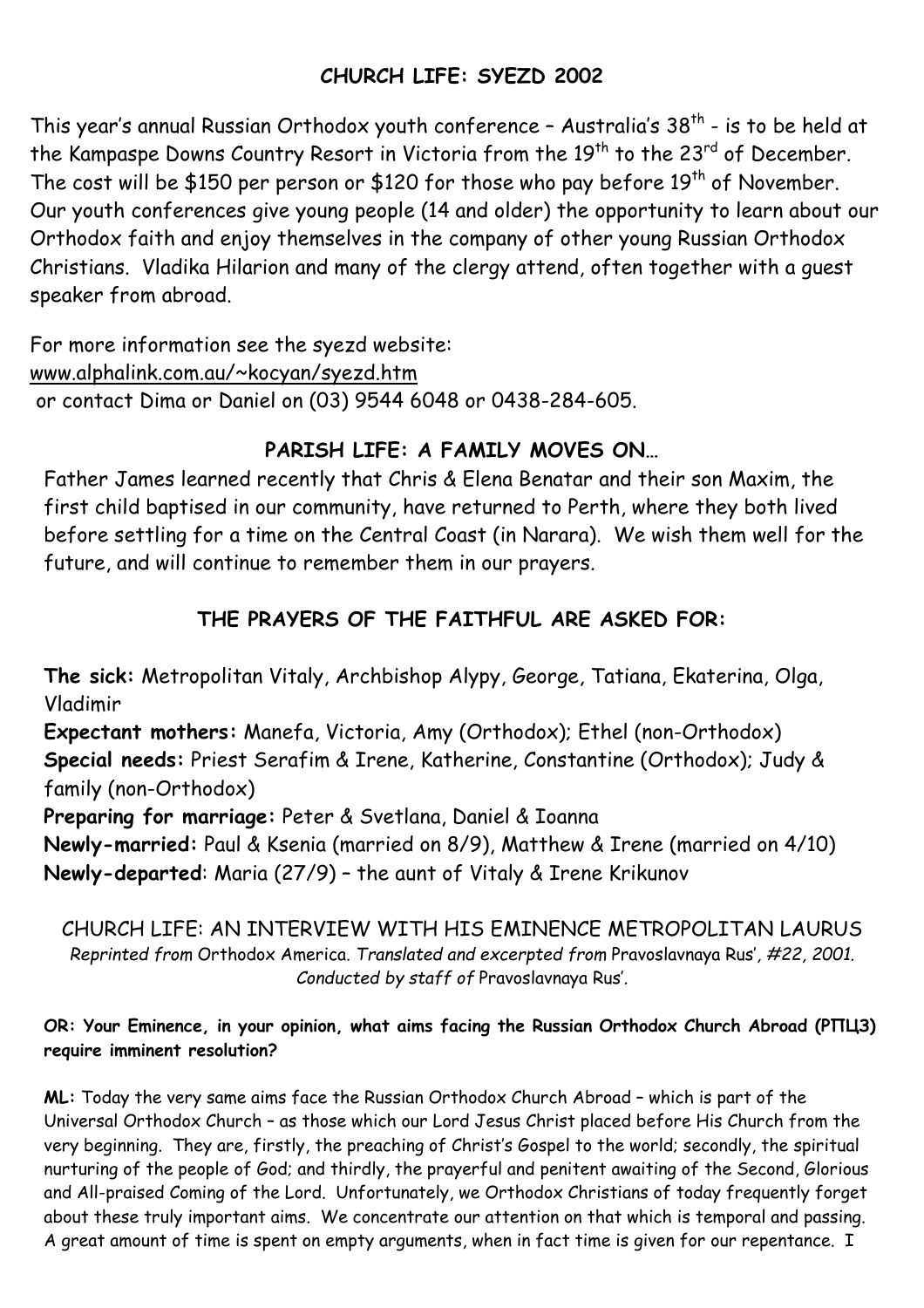should say that the Russian Orthodox Church Abroad is undergoing attacks and is misunderstood from parties born on the left and on the right for the very reason that it is foreign to the extremes of liberalism, modernism, and ecumenism on the one hand, and militant fundamentalism and the feeling of proud complacency on the other. To go by the middle, royal path that the Church Abroad is going, is exceedingly difficult. But this is the faithful path, and we cannot depart from it.

#### OR: What impediments exist today for unification between the Moscow Patriarchate and the Russian Orthodox Church Abroad?

ML: When we speak of the impediments standing on the path of unification of the Russian Orthodox Church Abroad and the Moscow Patriarchate, it is important to remember that the position of the Russian Church Abroad in all important issues concerning contemporary church life has been formulated and stated long ago. Our position has not changed in the course of the last decades, and it remains essentially unchanged to this day. This position may be summed up in a few words: the serving of the Truth of Christ. In its relations with the Moscow Patriarchate, the Russian Church Abroad has never cared for and today does not care for its own political advantage or state of affairs. The main goal of the Russian Church Abroad is that the Truth of Christ may triumph. And if the Truth will triumph in all its purity and fullness, then the mission of the Russian Church Abroad will have been fulfilled…

We prayerfully await the cleansing of the Moscow Patriarchate of its legacy from Soviet times. We are observing this process and rejoice at every positive step in this direction. For the most part, this does not depend on the Russian Church Abroad but on the Moscow Patriarchate. Let us say that the Moscow Patriachate has glorified the Holy Royal Martyrs, thereby removing an important issue of our disagreement. Now one of the major issues is the question of the Moscow Patriarchate's participation in the Ecumenical Movement. The more the believing Russian people in the Moscow patriachate learn about the Russian Orthodox Church Abroad, the more they will support her battle for Truth in the Church. The Russian Orthodox Church Abroad is aware that it is not she, with her weak powers, but only the pious people in the Moscow Patriachate, who can overcome the heresy of ecumenism – just as the people obtained the canonization of the royal Martyrs from the Moscow Patriarchate. In this battle for the Truth, the Russian Orthodox Church Abroad will help the pious Russian people in any way it can.

#### OR: What does Ecumenism mean to the Russian Orthodox Church Abroad?

ML: So-called ecumenism is the falsely understood attempt to achieve unity among all of the Christian confessions in the world, and even among all of the leaders of all of the religions in the world. The divisions among Christians were allowed by God because of our sins. At the same time, in the history of any division we see some who were right and some who were not right, for Christ has not been divided and His Holy Church has not been divided. In this way, the mystery of the Church of Christ consists in its passing through all of the divisions, or more correctly to say, through the falling away from her of the schismatics and heretics, and remaining the same as she was during the time of the Apostles. This is the Orthodox One, Holy, Catholic and Apostolic Church.

#### OR: Is this not a harsh position to take in relation to ecumenism? How can the Russian Orthodox Church Abroad exist in prosperity in heterodox surroundings?

ML: It can exist in the same way as the young Church of Christ was able to exist during the first centuries in hostile Jewish and pagan surroundings. Naturally, we have daily, working and even cordial relations with representatives of the heterodox and even the secular world surrounding us. But we do not depreciate our Faith in order to please others. We do not enter into compromises. And when the question our hope is touched upon, we courageously and honourably witness Orthodoxy before the face of the heterodox. Orthodox ecumenists speak much of love, but true love for the heterodox and those